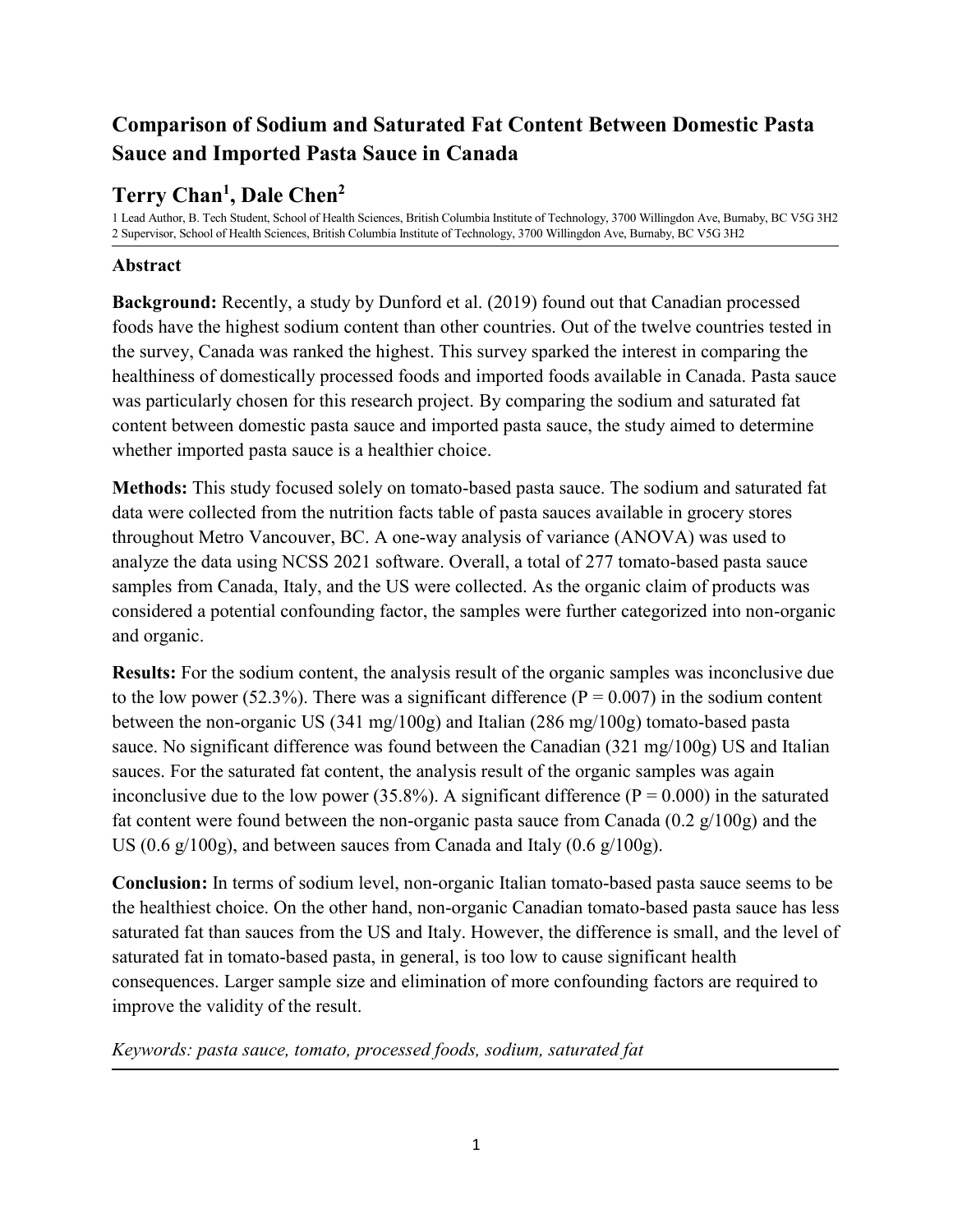## **Introduction**

Recently, Canadian processed foods were found to have the highest sodium content than other countries (Dunford et al., 2019). Out of the twelve countries tested in the survey, Canada was ranked the highest with a median sodium content of 291 mg per 100 g (Dunford et al., 2019). This survey sparked the interest of comparing the healthiness of domestically processed foods and imported foods available in Canada.

With all the different processed foods, pasta sauce was particularly chosen for this research project. Pasta has always been one of the primary food sources of nutrients. A study by Johnson-Down et al. (2006) showed that "pasta", along with "rice and grains", was ranked second in daily mean energy consumption for Canadian men and women aged 18-34. When Canadians prepared their pasta dishes, many would often use store-bought pasta sauce, thanks to its wide variety available in grocery stores and convenience. The problem is that storebought pasta sauce is not very healthy. According to the Canadian Nutrient File by Health Canada (Health Canada, 2018a), 100 grams of an average tomato pasta sauce contains 419 mg of sodium and 1.48 g of fat, equivalent to 17.5% and 2.3% daily value,

respectively. Therefore, the sodium and saturated fat content in pasta sauce were studied in this research project.

## **Literature Review**

#### **Definition of Pasta Sauce**

## Tomato-based Pasta Sauce

Tomato-based pasta sauce, also known as marinara sauce, is usually made with tomatoes as the main ingredient and often with other vegetables such as onion, garlic and herbs (Lexico, n.d.). Tomato-based pasta sauce is the most popular pasta sauce, taking about 40% of the share in the market (The Express Wire, 2020). It is an excellent source of vitamin A, vitamin C and lycopene, which is an antioxidant (Wadyka, 2018). However, processed tomato pasta sauce often contains high sodium (Wadyka, 2018), simply because of the salt added by the manufacturer to enhance the flavour. While for the fat content, the most common source from the ingredients is olive oil (Wadyka, 2018).

#### Alfredo-based Pasta Sauce

Alfredo sauce is a type of pasta sauce mainly made with butter, cream, and cheese (Drake, n.d.). Therefore, the sauce is usually white in colour. Similar to tomato pasta sauce, alfredo sauce often contains high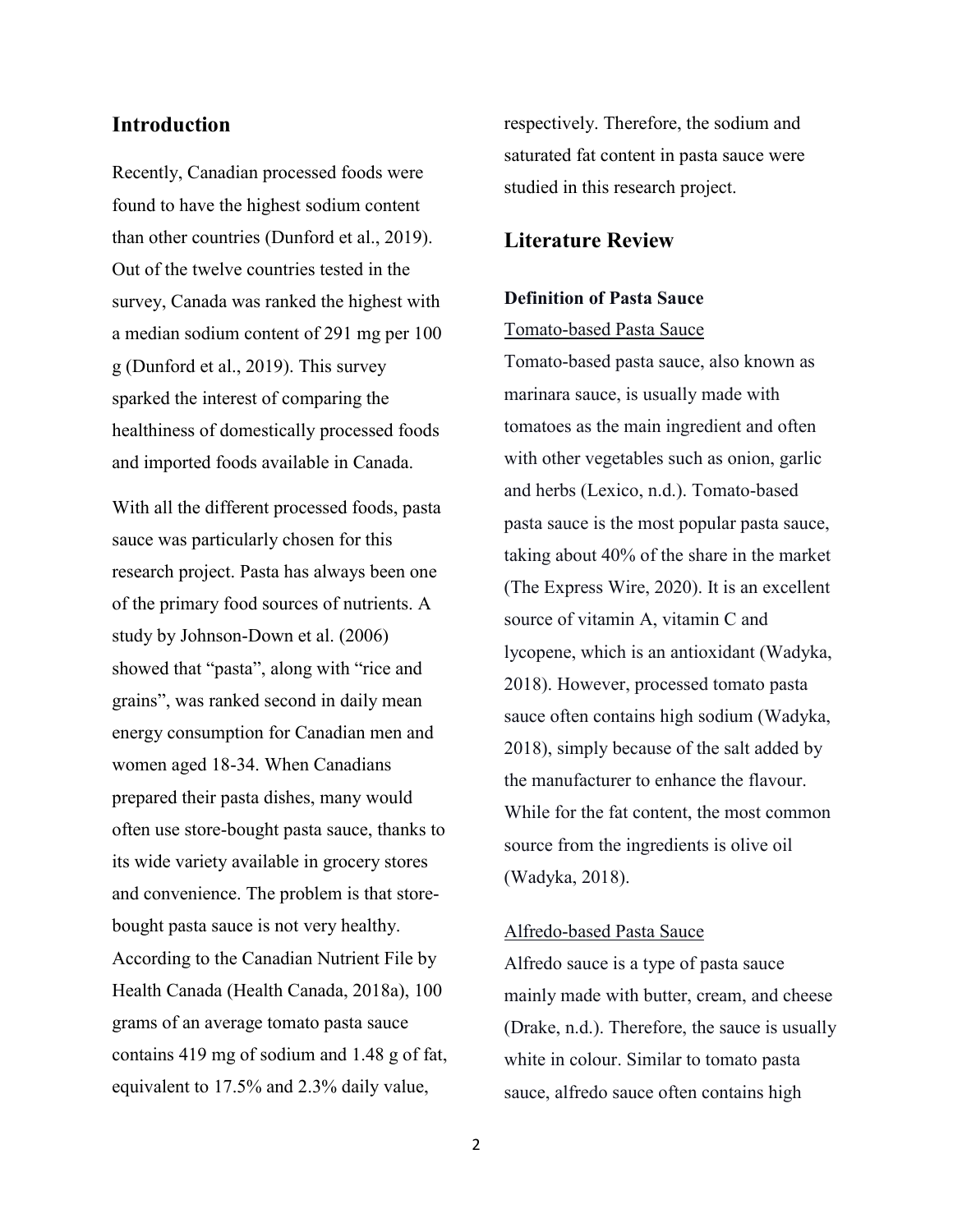sodium as well to enhance the flavour. Moreover, the fat content is higher than tomato sauce as the main ingredients are dairy products, which are high in saturated fats (Lordan et al., 2018).

## **Nutritional Value of Organic vs Nonorganic Pasta Sauce**

With the organic food trend constantly growing in Canada, organic alternatives of many food products are becoming more available. Organic food is often perceived as a healthier choice than its conventional counterpart by the public (Prada, Garrido, & Rodrigues, 2017), but in reality, whether organic food is actually more nutritious is still a debatable topic. Research by Smith-Spangler et al. (2012) suggests that there is a lack of significant evidence that organic food is healthier than conventional foods. On the other hand, Dall'Asta et al. (2020) studied food products in Italy and suggested that although organic claims should not be used as an indication of healthier food, some organic products do have significantly different nutritional value than the conventional products. For example, organic "pasta, rice and cereals" had lower energy, protein and higher saturated fat than conventional ones. Since it is unclear whether an organic claim can impact the

sodium and saturated fat content of pasta sauce in Canada, it is treated as a possible confounding factor in this study.

# **Canadian Dietary Intake**

## Sodium

Most Canadians consume too much sodium. According to Health Canada (2018b), an average Canadian adult consumes about 2760 mg of sodium per day. Although the average dropped by 8% compared to data collected in 2010, it is still well above the recommended maximum daily intake, which is 2300mg (Health Canada, 2018b). Based on the data from Health Canada (2018b) half of Canadians have already consumed too much sodium growing up since one year old. More male Canadians consume excessive sodium even after reaching adulthood, with the age group of 19-30 peaking at 96%. The number slowly declines after the males reach the age of 31. Females, in general perform better than males. After the number peaks at 63% with the age group of 9-13, more females consume less sodium as they get older.

## Fat

Health Canada (2010) recommends the acceptable macronutrient distribution range (AMDR) of total fat to be 30-40% of total energy intake for 1-3 years old, 25-35% for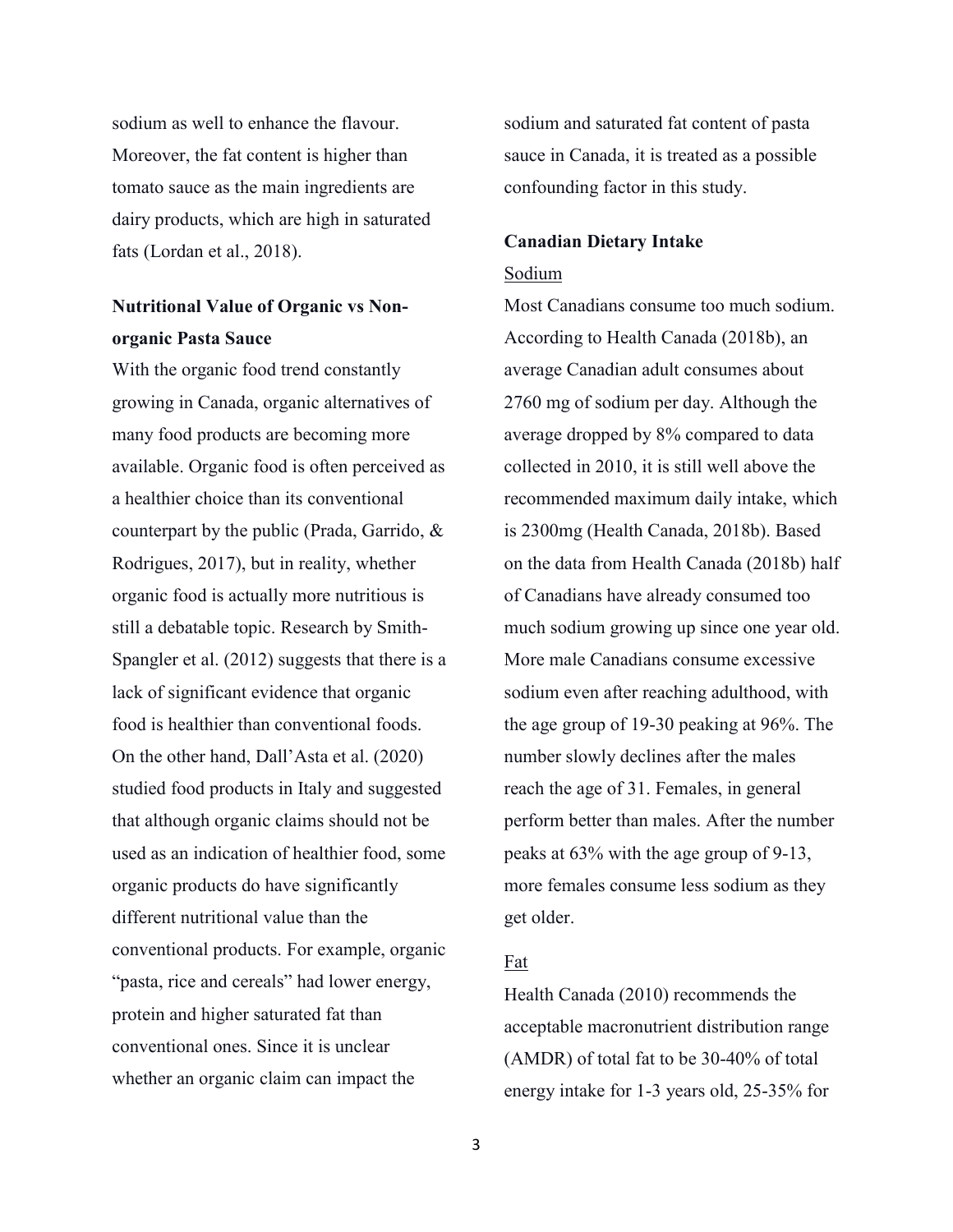4-18 years old, and 20-35% for 19 years old and older, while controlling saturated fats and trans fats to be as low as possible. On the other hand, the WHO (2020) recommends limiting total fat intake to less than 30% of total energy intake and less than 10% of total energy intake for saturated fats. Harrison et al. (2019) found that 10.4% of total energy intake for average Canadian adults is from saturated fats, which is slightly above the WHO recommendation.

#### **Health Significance**

#### Sodium

Sodium is one of the essential nutrients that naturally occurred in many foods. Adequate sodium is vital to our health as it acts as an electrolyte that maintains the fluid balance and cellular homeostasis in our body (Farquhar et al., 2015). In cooking and food processing, sodium is used as an additive called sodium chloride, commonly known as table salt. Because table salt is a cheap tasteenhancer and can be used as an anti-spoilage agent in food preservation (Gutiérrez, 2013), processed foods often are high in sodium. Excessive sodium intake can cause high blood pressure, loss of calcium in bones, which causes osteoporosis. It also elevates the risk of stroke, cardiovascular disease and stomach cancer (Health Canada, 2017).

## Fat

Fat is a macronutrient that provides energy to the body (Health Canada, 2019). As a type of lipids, it carries fat-soluble flavours and vitamins A, D, E and K (Health Canada, 2019). Fat can mainly be categorized into unsaturated fats, saturated fats, and trans fats. Unsaturated fat is generally regarded as the good kind of fats, which can be further separated into monounsaturated and polyunsaturated fats (Harvard Health Publishing, 2019). Saturated fats are fats with no carbon-carbon double bond on the fatty acid tails (Harvard Health Publishing, 2019). Unlike unsaturated fats, saturated fats increase the level of LDL cholesterol in the body (Harvard Health Publishing, 2019). Therefore, they are harmful to our health. Excess saturated fats have been linked to increasing the risk of cardiovascular diseases and strokes (Health Canada, 2019). Saturated fats can be found in dairy products and meat (Health Canada, 2019).

## **Purpose**

The purpose of this research project is to compare the sodium and saturated fat content between domestic pasta sauce and imported pasta sauce and to determine whether imported pasta sauce can be a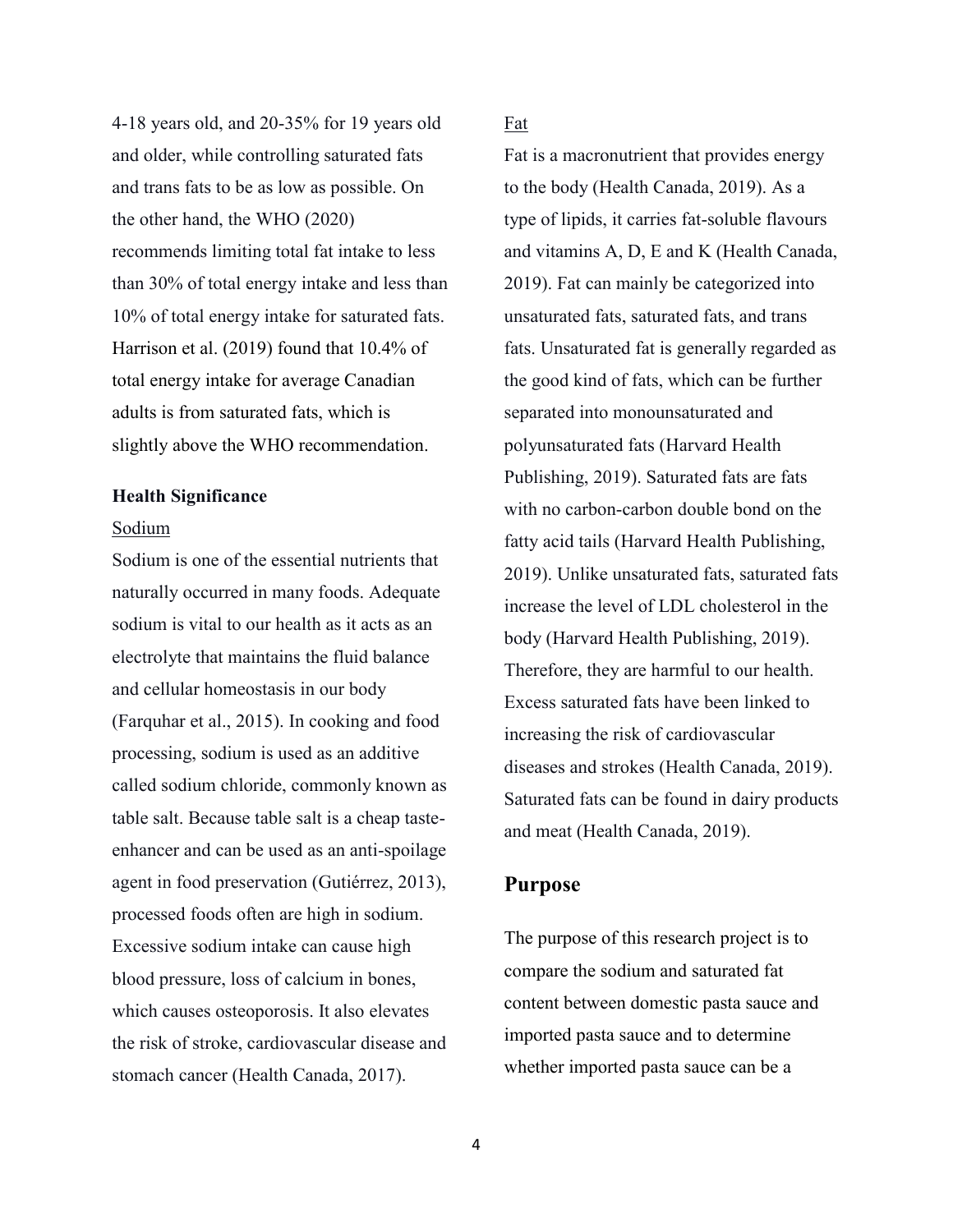healthier alternative to their domestic counterparts.

## **Methods and Materials**

#### **Materials**

The material used for this research project included a smartphone, laptop, Microsoft Excel, and NCSS 2021 (NCSS, 2021). The smartphone was used to take pictures of the pasta sauce products in grocery stores. Laptop and Microsoft Excel were used for data collection, while Statistical Analysis was conducted using NCSS 2021 (NCSS, 2021).

#### **Method**

Data was collected from grocery stores located in the Metro Vancouver area, BC, Canada, in January and February 2021. A minimum of three grocery stores in major cities (Vancouver, Richmond, Burnaby, Tricities, and Surrey) were chosen for data collection to reduce location bias. The name and locations of the grocery stores were recorded in a Microsoft Excel spreadsheet. Photos showing the front product label and nutritional facts table were taken for each pasta sauce product. The following data were extracted from the photos: product name, types of pasta sauce, country of origin (COO), organic claim, the sodium content

and saturated fat content from the nutrition facts table (NFT). These data were tabulated in another spreadsheet.

#### **Inclusion Criteria**

All tomato-based and alfredo-based pasta sauces that fulfilled the following criteria were included:

1.a) One must have tomatoes in any form as one of the top three in the ingredient list, or

b) One must have dairy products or dairy substitutes as one of the top three in the ingredient list.

2. The sauce was marketed and intended to be used as pasta sauce. Sauces like ketchup and tomato purée were not accepted.

#### **Exclusion Criteria**

Some of the samples were removed despite fulfilling the inclusion criteria above due to the following reasons:

• Rosé pasta sauce: It was a pasta sauce with a significant amount of tomato and cream in the ingredient. Differentiating whether it was a tomato-based or alfredo-based sauce was too difficult.

• Pasta sauce from the Philippines: A few of the tomato-based pasta sauces were made in the Philippines. Although their main ingredient was still tomato, the nutrient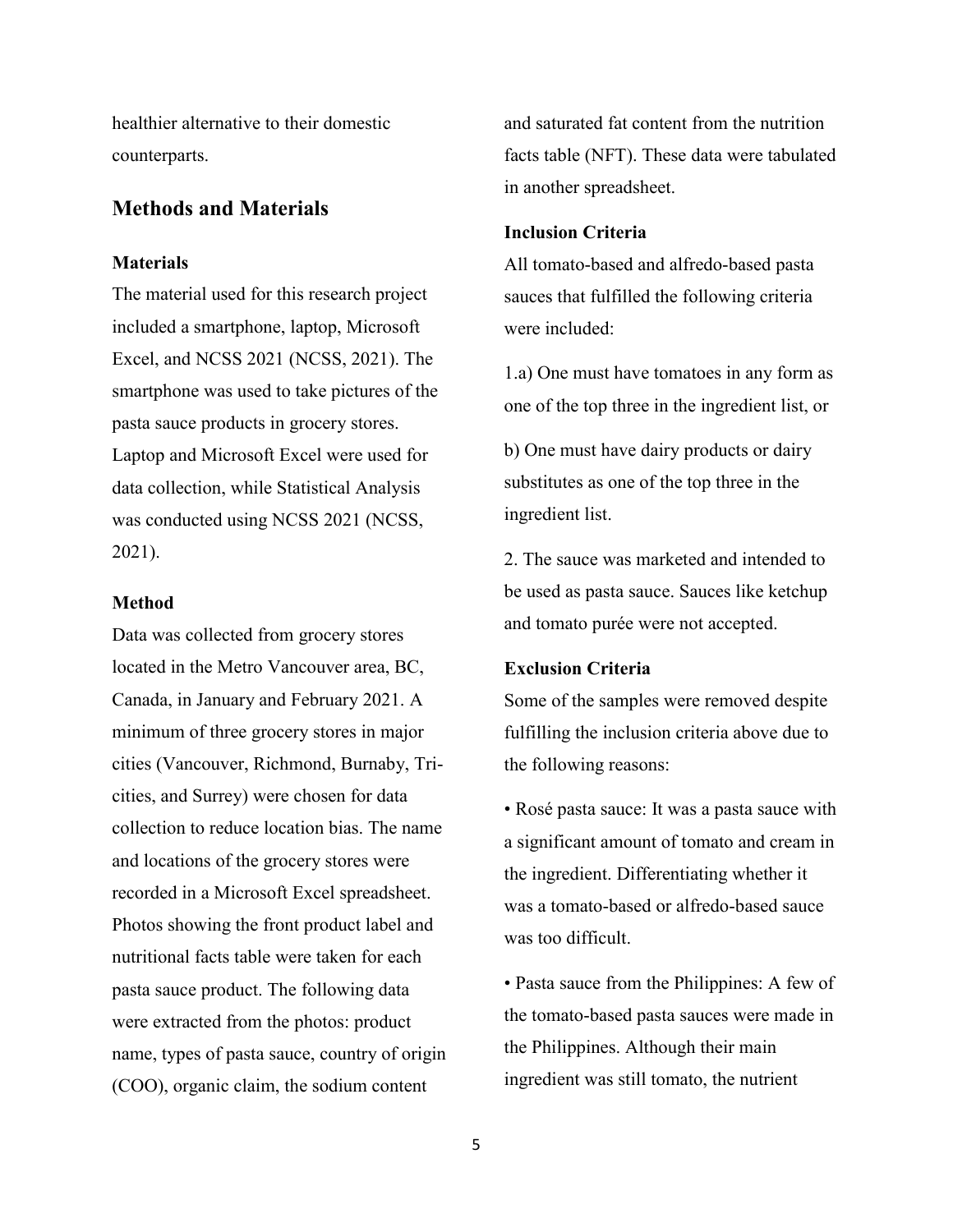content was different from the typical pasta sauce, and they were mostly purchased by a niche population.

• Pasta sauce with no salt added: Having little to no sodium content would heavily skew the data.

## **Results**

#### **Description of Data**

In this study, continuous ratio data, multichotomous nominal data, and dichotomous nominal data were collected. The continuous ratio data were the sodium and saturated fat content of pasta sauce samples expressed in per unit weight – mg/100g and g/100g, respectively. The multichotomous nominal data collected were the COO and types of pasta sauce. Organic claim, the potential confounding factor, was the only dichotomous nominal data collected.

#### **Descriptive Statistics**

A total of 277 tomato-based pasta sauce samples and 16 alfredo-based pasta sauce samples were collected.

31% of the alfredo-based sauce collected were imported ( $n = 5$ ) and 69% were domestic  $(n = 11)$ . Due to the small sample size, the alfredo-based sauce samples will not be further analyzed as it would result in a large beta error, which deems the analysis meaningless as there is a high chance of producing a false negative result.

Tomato-based pasta sauce samples were categorized in Figure 1 based on the COO, which are Canada, the US, and Italy. 45% of the tomato-based sauce were from Canada  $(n = 124)$ , 20% were from the US  $(n = 56)$ , and the remaining  $35%$  were from Italy (n = 97).



## Figure 1. Pie Chart of Tomato-based Pasta Sauce Collected.

The tomato-based sauce samples were further separated based on the organic claim of products. Out of the 277 tomato-based sauce samples, 51 were organic, and 226 were non-organic. The data were displayed in Figure 2 and Figure 3. For the organic samples, both Canada ( $n = 20$ ) and the US  $(n = 20)$  had 39% of the total collected, and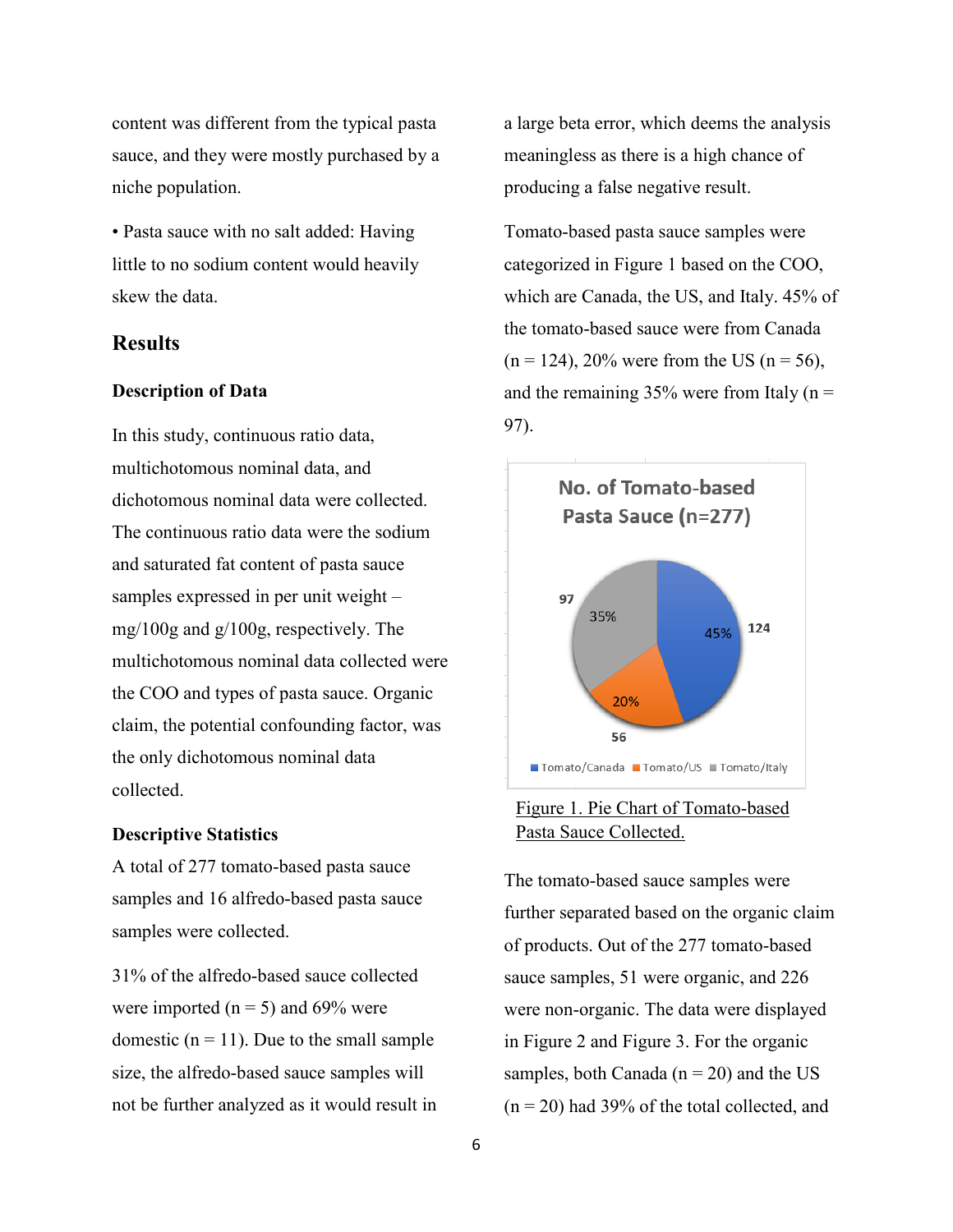the remaining 22% were from Italy ( $n = 11$ ). On the other hand, 46% of the non-organic samples were from Canada ( $n = 104$ ), 16% were from the US ( $n = 36$ ), and 38% were from Italy ( $n = 86$ ).







## Figure 3. Pie Chart of Non-organic Tomato-based Pasta Sauce Collected

All the sample means of sodium and saturated fat content in tomato-based pasta .sauce were summarized in Table 1 below.

|           |         | Canada      |       |
|-----------|---------|-------------|-------|
|           | Organic | Non-organic | Total |
| Sodium    |         |             |       |
| (mg/100g) | 260     | 321         | 309   |
| Sat. Fat  |         |             |       |
| (g/100g)  | 0.1     | 0.2         | 0.2   |
|           |         | US          |       |
|           | Organic | Non-organic | Total |
| Sodium    |         |             |       |
| (mg/100g) | 285     | 341         | 325   |
| Sat. Fat  |         |             |       |
| (g/100g)  | 0.1     | 0.6         | 0.4   |
|           |         | Italy       |       |
|           | Organic | Non-organic | Total |
| Sodium    |         |             |       |
| (mg/100g) | 352     | 286         | 299   |
| Sat. Fat  |         |             |       |
| (g/100g)  | 0.2     | 0.6         | 0.6   |

Table 1. Summary of Means of Sodium Content and Saturated Fat Content in All Tomato-based Pasta Sauce.

#### Inferential Statistics

Because the samples were from three different COO (Canada, the US and Italy), one-way analysis of variance (ANOVA) was used to analyze for any statistical significance in the mean sodium content and saturated fat content among the three different groups of samples (Kent State University, 2021).

Organic samples were also analyzed separately from non-organic samples to study the influence of organic claim as a potential confounding factor on sodium and saturated fat content in pasta sauce.

The following table summarizes all the hypotheses, test results, and conclusions of the tests: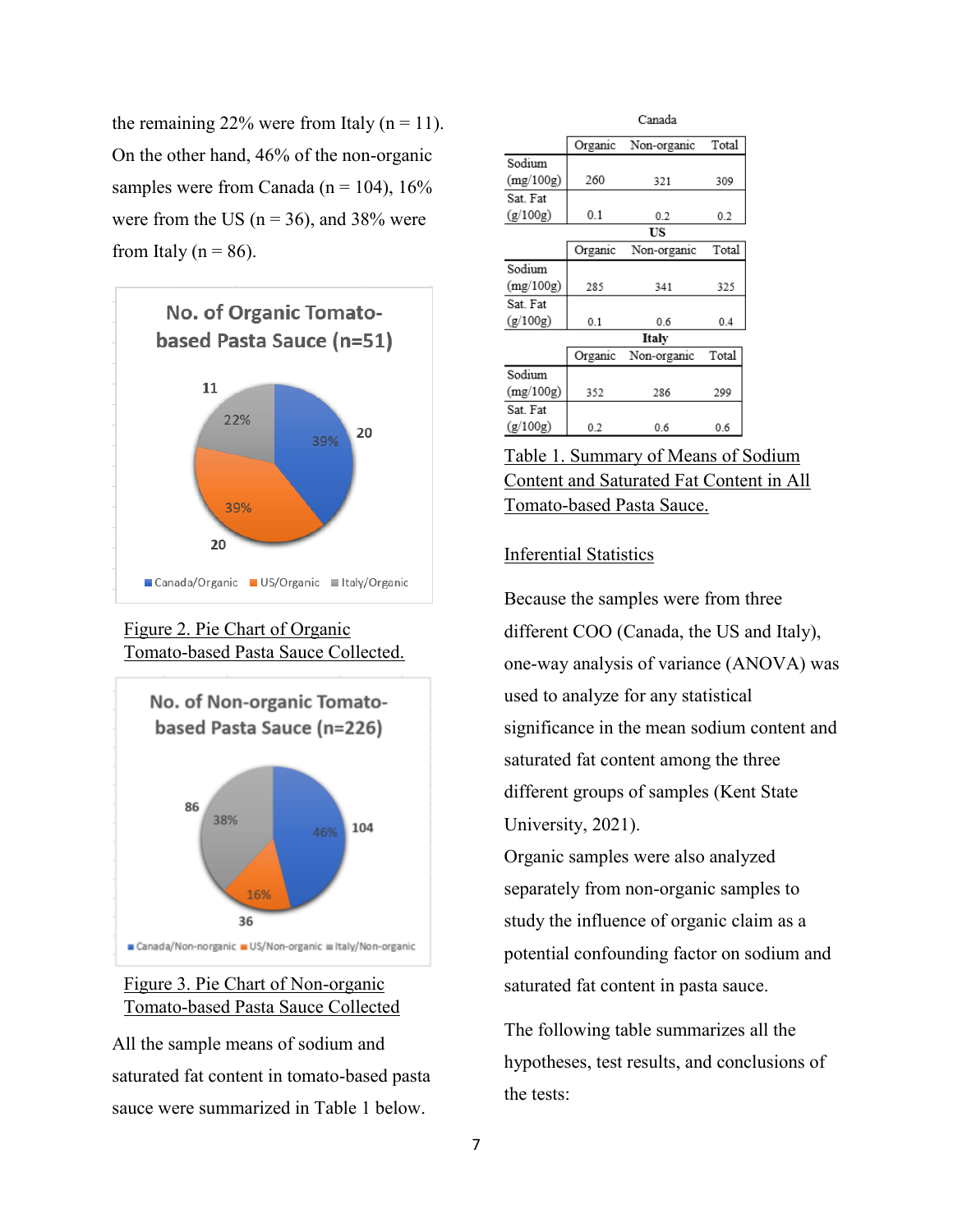| Test#     | $H_0$ and $H_\alpha$                                                                                                                                                                                                                                                                                                        | <b>Statistical</b>                                        | <b>Result</b> | Conclusion                                                                                                                                                                                                                                                                                                                                                                                                                                                                                                                                                                                                                                                                                                                               |
|-----------|-----------------------------------------------------------------------------------------------------------------------------------------------------------------------------------------------------------------------------------------------------------------------------------------------------------------------------|-----------------------------------------------------------|---------------|------------------------------------------------------------------------------------------------------------------------------------------------------------------------------------------------------------------------------------------------------------------------------------------------------------------------------------------------------------------------------------------------------------------------------------------------------------------------------------------------------------------------------------------------------------------------------------------------------------------------------------------------------------------------------------------------------------------------------------------|
|           |                                                                                                                                                                                                                                                                                                                             | <b>Test Used</b>                                          |               |                                                                                                                                                                                                                                                                                                                                                                                                                                                                                                                                                                                                                                                                                                                                          |
| <b>T1</b> | $Ho$ 1: There is no significant                                                                                                                                                                                                                                                                                             | Kruskal-                                                  | $P = 0.108$   | Do not reject H <sub>0</sub> . Therefore, there is no                                                                                                                                                                                                                                                                                                                                                                                                                                                                                                                                                                                                                                                                                    |
|           | difference in the mean sodium content                                                                                                                                                                                                                                                                                       | Wallis                                                    |               | significant difference in the mean sodium                                                                                                                                                                                                                                                                                                                                                                                                                                                                                                                                                                                                                                                                                                |
|           | among all Canadian, US, and Italian                                                                                                                                                                                                                                                                                         | One-Way                                                   |               | content among all Canadian, US, and Italian                                                                                                                                                                                                                                                                                                                                                                                                                                                                                                                                                                                                                                                                                              |
|           | tomato-based pasta sauce.                                                                                                                                                                                                                                                                                                   | <b>ANOVA</b>                                              |               | tomato-based pasta sauce. Power is 24.0%                                                                                                                                                                                                                                                                                                                                                                                                                                                                                                                                                                                                                                                                                                 |
|           | $H_{\alpha}$ 1: There is a significant difference                                                                                                                                                                                                                                                                           | on Ranks                                                  |               | which indicates a high chance of beta error.                                                                                                                                                                                                                                                                                                                                                                                                                                                                                                                                                                                                                                                                                             |
|           | in the mean sodium content among all                                                                                                                                                                                                                                                                                        |                                                           |               |                                                                                                                                                                                                                                                                                                                                                                                                                                                                                                                                                                                                                                                                                                                                          |
|           | Canadian, US, and Italian tomato-                                                                                                                                                                                                                                                                                           |                                                           |               |                                                                                                                                                                                                                                                                                                                                                                                                                                                                                                                                                                                                                                                                                                                                          |
|           | based pasta sauce.                                                                                                                                                                                                                                                                                                          |                                                           |               |                                                                                                                                                                                                                                                                                                                                                                                                                                                                                                                                                                                                                                                                                                                                          |
| T2        | H <sub>0</sub> 2: There is no significant                                                                                                                                                                                                                                                                                   | Welch's                                                   | $P = 0.204$   | Do not reject H <sub>o</sub> . Therefore, there is no                                                                                                                                                                                                                                                                                                                                                                                                                                                                                                                                                                                                                                                                                    |
|           | difference in the mean sodium content                                                                                                                                                                                                                                                                                       | Test of                                                   |               | significant difference in the mean sodium                                                                                                                                                                                                                                                                                                                                                                                                                                                                                                                                                                                                                                                                                                |
|           | among the organic Canadian, US, and                                                                                                                                                                                                                                                                                         | Means                                                     |               | content among the organic Canadian, US, and                                                                                                                                                                                                                                                                                                                                                                                                                                                                                                                                                                                                                                                                                              |
|           | Italian tomato-based pasta sauce.                                                                                                                                                                                                                                                                                           | Allowing                                                  |               | Italian tomato-based pasta sauce. Power is                                                                                                                                                                                                                                                                                                                                                                                                                                                                                                                                                                                                                                                                                               |
|           | $H_{\alpha}$ 2: There is a mean significant                                                                                                                                                                                                                                                                                 | for                                                       |               | 52.3% which indicates a high chance of beta                                                                                                                                                                                                                                                                                                                                                                                                                                                                                                                                                                                                                                                                                              |
|           | difference in the sodium content                                                                                                                                                                                                                                                                                            | Unequal                                                   |               | error.                                                                                                                                                                                                                                                                                                                                                                                                                                                                                                                                                                                                                                                                                                                                   |
|           | among the organic Canadian, US, and                                                                                                                                                                                                                                                                                         | Variances                                                 |               |                                                                                                                                                                                                                                                                                                                                                                                                                                                                                                                                                                                                                                                                                                                                          |
|           | Italian tomato-based pasta sauce.                                                                                                                                                                                                                                                                                           |                                                           |               |                                                                                                                                                                                                                                                                                                                                                                                                                                                                                                                                                                                                                                                                                                                                          |
| <b>T3</b> | $H0$ 3: There is no significant                                                                                                                                                                                                                                                                                             | Kruskal-                                                  | $P = 0.007$   | Reject H <sub>o</sub> . Therefore, there is a significant                                                                                                                                                                                                                                                                                                                                                                                                                                                                                                                                                                                                                                                                                |
|           | difference in the mean sodium content                                                                                                                                                                                                                                                                                       | Wallis                                                    |               | difference in the mean sodium content among                                                                                                                                                                                                                                                                                                                                                                                                                                                                                                                                                                                                                                                                                              |
|           | among the non-organic Canadian,                                                                                                                                                                                                                                                                                             | One-Way                                                   |               | the non-organic Canadian, US, and Italian                                                                                                                                                                                                                                                                                                                                                                                                                                                                                                                                                                                                                                                                                                |
|           | US, and Italian tomato-based pasta                                                                                                                                                                                                                                                                                          | <b>ANOVA</b>                                              |               | tomato-based pasta sauce. The Scheffe's                                                                                                                                                                                                                                                                                                                                                                                                                                                                                                                                                                                                                                                                                                  |
|           | sauce.                                                                                                                                                                                                                                                                                                                      | on Ranks                                                  |               | Multiple-Comparison Test shows the mean                                                                                                                                                                                                                                                                                                                                                                                                                                                                                                                                                                                                                                                                                                  |
|           | $H_{\alpha}$ 3: There is a significant difference                                                                                                                                                                                                                                                                           |                                                           |               | sodium content in the US tomato-based pasta                                                                                                                                                                                                                                                                                                                                                                                                                                                                                                                                                                                                                                                                                              |
|           | in the mean sodium content among the                                                                                                                                                                                                                                                                                        |                                                           |               | sauce is significantly different from the Italian                                                                                                                                                                                                                                                                                                                                                                                                                                                                                                                                                                                                                                                                                        |
|           | non-organic Canadian, US, and                                                                                                                                                                                                                                                                                               |                                                           |               | tomato-based pasta sauce. There is no                                                                                                                                                                                                                                                                                                                                                                                                                                                                                                                                                                                                                                                                                                    |
|           | Italian tomato-based pasta sauce.                                                                                                                                                                                                                                                                                           |                                                           |               | significant difference between the sodium                                                                                                                                                                                                                                                                                                                                                                                                                                                                                                                                                                                                                                                                                                |
|           |                                                                                                                                                                                                                                                                                                                             |                                                           |               | content in Canadian and the US tomato-based                                                                                                                                                                                                                                                                                                                                                                                                                                                                                                                                                                                                                                                                                              |
|           |                                                                                                                                                                                                                                                                                                                             |                                                           |               |                                                                                                                                                                                                                                                                                                                                                                                                                                                                                                                                                                                                                                                                                                                                          |
|           |                                                                                                                                                                                                                                                                                                                             |                                                           |               |                                                                                                                                                                                                                                                                                                                                                                                                                                                                                                                                                                                                                                                                                                                                          |
|           |                                                                                                                                                                                                                                                                                                                             |                                                           |               |                                                                                                                                                                                                                                                                                                                                                                                                                                                                                                                                                                                                                                                                                                                                          |
|           |                                                                                                                                                                                                                                                                                                                             |                                                           |               |                                                                                                                                                                                                                                                                                                                                                                                                                                                                                                                                                                                                                                                                                                                                          |
|           |                                                                                                                                                                                                                                                                                                                             |                                                           |               |                                                                                                                                                                                                                                                                                                                                                                                                                                                                                                                                                                                                                                                                                                                                          |
|           |                                                                                                                                                                                                                                                                                                                             |                                                           |               |                                                                                                                                                                                                                                                                                                                                                                                                                                                                                                                                                                                                                                                                                                                                          |
|           |                                                                                                                                                                                                                                                                                                                             |                                                           |               |                                                                                                                                                                                                                                                                                                                                                                                                                                                                                                                                                                                                                                                                                                                                          |
|           |                                                                                                                                                                                                                                                                                                                             |                                                           |               |                                                                                                                                                                                                                                                                                                                                                                                                                                                                                                                                                                                                                                                                                                                                          |
|           |                                                                                                                                                                                                                                                                                                                             |                                                           |               |                                                                                                                                                                                                                                                                                                                                                                                                                                                                                                                                                                                                                                                                                                                                          |
|           |                                                                                                                                                                                                                                                                                                                             |                                                           |               |                                                                                                                                                                                                                                                                                                                                                                                                                                                                                                                                                                                                                                                                                                                                          |
|           |                                                                                                                                                                                                                                                                                                                             |                                                           |               |                                                                                                                                                                                                                                                                                                                                                                                                                                                                                                                                                                                                                                                                                                                                          |
|           |                                                                                                                                                                                                                                                                                                                             |                                                           |               |                                                                                                                                                                                                                                                                                                                                                                                                                                                                                                                                                                                                                                                                                                                                          |
|           |                                                                                                                                                                                                                                                                                                                             |                                                           |               |                                                                                                                                                                                                                                                                                                                                                                                                                                                                                                                                                                                                                                                                                                                                          |
|           |                                                                                                                                                                                                                                                                                                                             |                                                           |               |                                                                                                                                                                                                                                                                                                                                                                                                                                                                                                                                                                                                                                                                                                                                          |
| <b>T4</b> | H <sub>0</sub> 4: There is no significant<br>difference in the mean saturated fat<br>content among all Canadian, US, and<br>Italian tomato-based pasta sauce.<br>$H_{\alpha}$ 4: There is a significant difference<br>in the mean saturated fat content<br>among all Canadian, US, and Italian<br>tomato-based pasta sauce. | Kruskal-<br>Wallis<br>One-Way<br><b>ANOVA</b><br>on Ranks | $P = 0.000$   | pasta sauces, as well as Canadian and Italian<br>tomato-based pasta sauce. Power is 78.4%<br>which indicates a small chance of beta error.<br>Reject H <sub>o</sub> . Therefore, there is a significant<br>difference in the mean saturated fat content<br>among all Canadian, US, and Italian tomato-<br>based pasta sauce. The Scheffe's Multiple-<br>Comparison Test shows the saturated fat content<br>in Canadian tomato-based pasta sauce is<br>significantly different from the US and Italian<br>tomato-based pasta sauce. There is no<br>significant difference between the saturated fat<br>content of the US and Italian tomato-based pasta<br>sauce. Power is 100% which indicates that beta<br>error would not be possible. |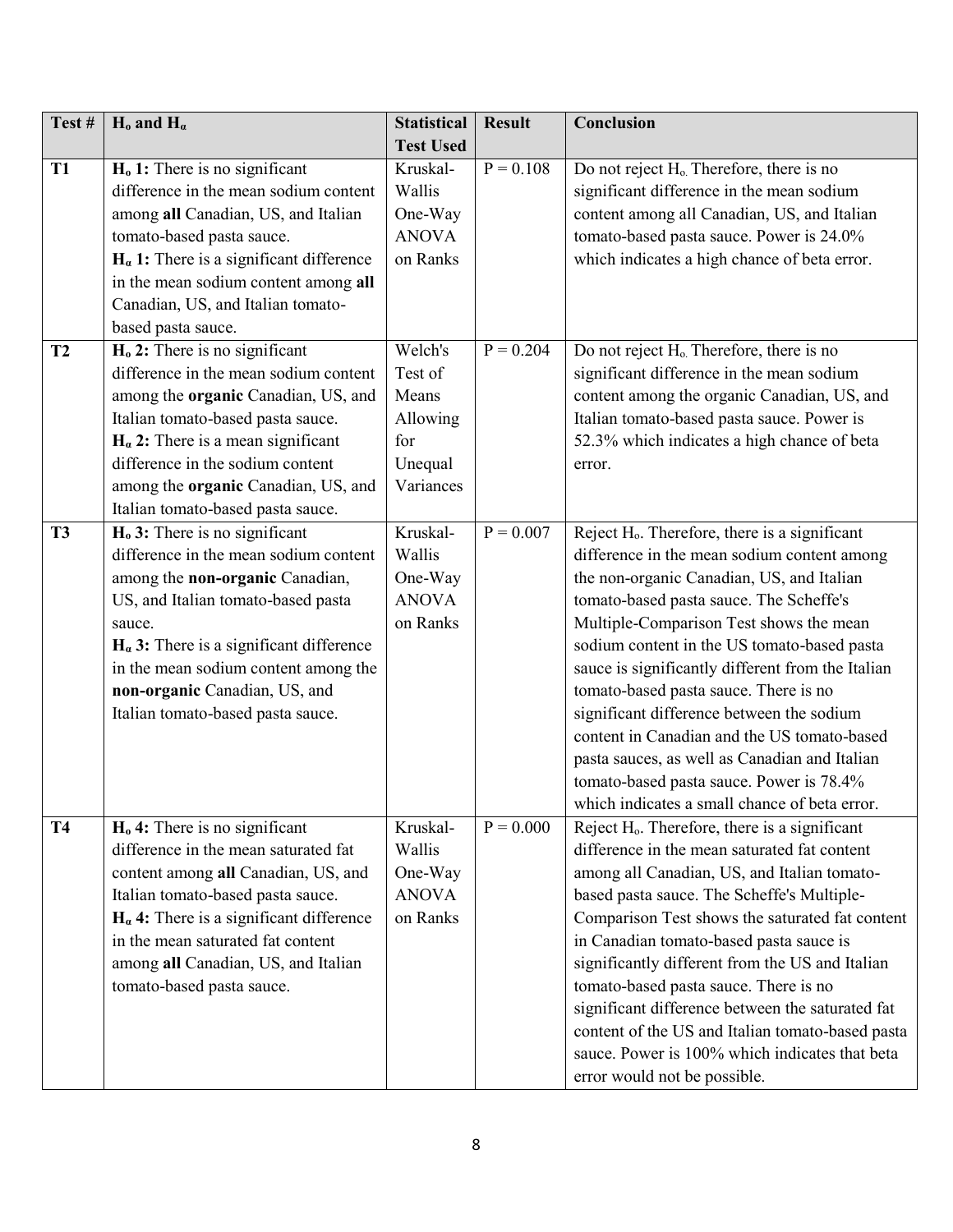| $\overline{\text{T5}}$ | $H0$ 5: There is no significant                   | Kruskal-     | $P = 0.893$ | Do not reject H <sub>0</sub> . Therefore, there is no     |
|------------------------|---------------------------------------------------|--------------|-------------|-----------------------------------------------------------|
|                        | difference in the mean saturated fat              | Wallis       | (Corrected  | significant difference in the mean saturated fat          |
|                        | content among the organic Canadian,               | One-Way      | for Ties)   | content among the organic Canadian, US, and               |
|                        | US, and Italian tomato-based pasta                | <b>ANOVA</b> |             | Italian tomato-based pasta sauce. Power is                |
|                        | sauce.                                            | on Ranks     |             | 35.8% which indicates a high chance of beta               |
|                        | $H_{\alpha}$ 5: There is a significant difference |              |             | error.                                                    |
|                        | in the mean saturated fat content                 |              |             |                                                           |
|                        | among the <b>organic</b> Canadian, US, and        |              |             |                                                           |
|                        | Italian tomato-based pasta sauce.                 |              |             |                                                           |
| <b>T6</b>              | $H0$ 6: There is no significant                   | Kruskal-     | $P = 0.000$ | Reject H <sub>0</sub> . Therefore, there is a significant |
|                        | difference in the mean saturated fat              | Wallis       |             | difference in the mean saturated fat content              |
|                        | content among the non-organic                     | One-Way      |             | among the non-organic Canadian, US, and                   |
|                        | Canadian, US, and Italian tomato-                 | <b>ANOVA</b> |             | Italian tomato-based pasta sauce. The Scheffe's           |
|                        | based pasta sauce.                                | on Ranks     |             | Multiple-Comparison Test shows the saturated              |
|                        | $H_{\alpha}$ 6: There is a significant difference |              |             | fat content in non-organic Canadian tomato-               |
|                        | in the mean saturated fat content                 |              |             | based pasta sauce is significantly different from         |
|                        | among the non-organic Canadian,                   |              |             | the non-organic US and Italian tomato-based               |
|                        | US, and Italian tomato-based pasta                |              |             | pasta sauce. There is no significant difference           |
|                        | sauce.                                            |              |             | between the saturated fat content of the US and           |
|                        |                                                   |              |             | Italian tomato-based pasta sauce. Power is 100%           |
|                        |                                                   |              |             | which indicates that beta error would not be              |
|                        |                                                   |              |             | possible.                                                 |

|--|

## **Discussion**

## **Sodium Content**

The findings partially agree with the research by Dunford et al (2019). Aside from T1 and T2 having inconclusive results, the post-hoc test in T3 suggests that the nonorganic US tomato-based pasta sauce has a higher sodium content than those made in Italy, and the sodium content in neither the US nor the Italian sauce is significantly different from the Canadian sauce. Nevertheless, it is worth noting that if Tukey-Kramer Multiple-Comparison Test

were used instead of Scheffe's, both the US and Canadian sauce would have a higher sodium level than the Italian sauce, while there would be no significant difference between the US and Canadian sauce. Therefore, it is likely that non-organic Canadian pasta sauce has a higher sodium level than the Italian pasta sauce, though larger sample size is required to have a more confident result.

Overall, Italian non-organic tomato sauce seems to be the healthiest choice among all, with a mean sodium content of 286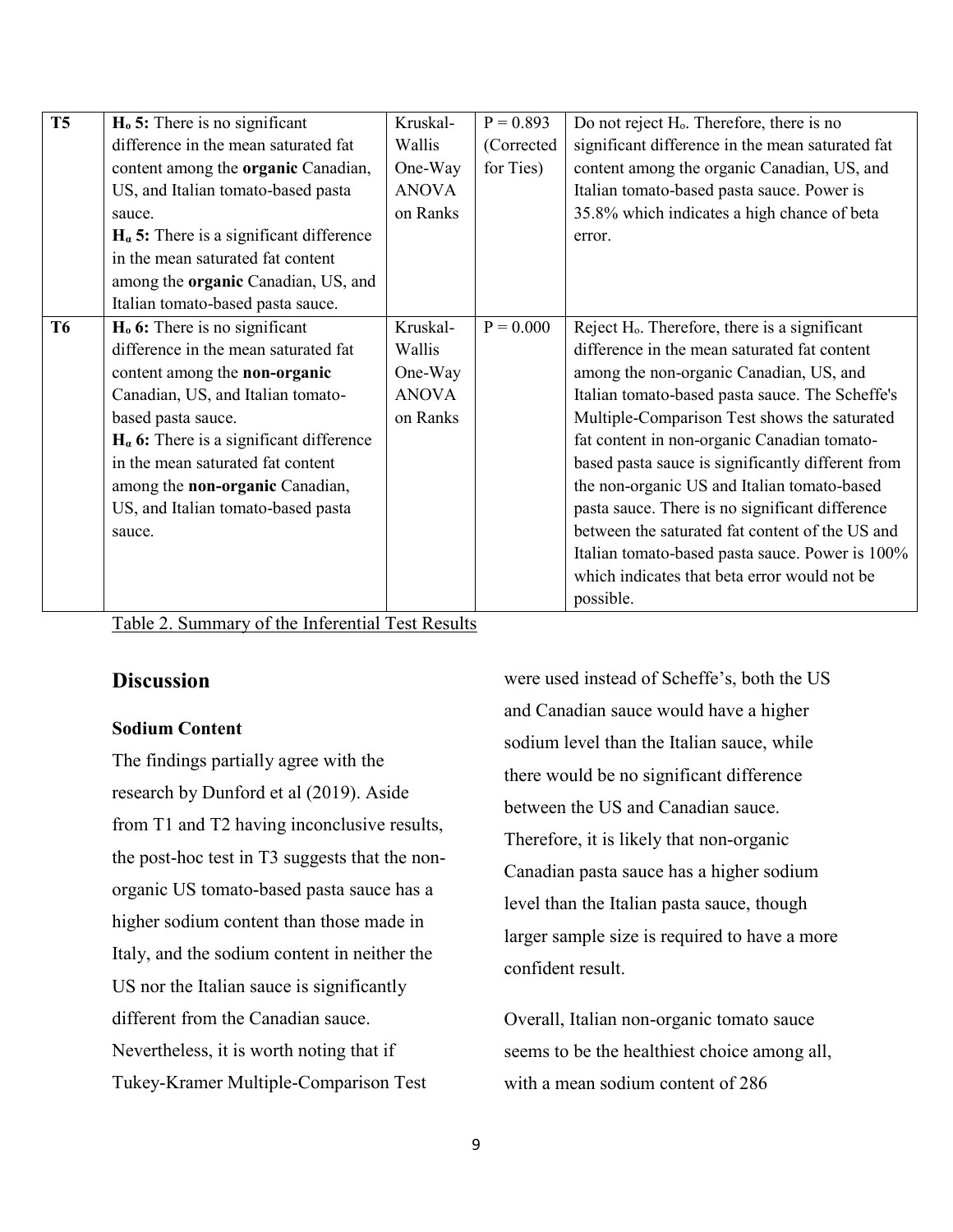mg/100g. The Canadian samples had a mean sodium content of 321 mg/100g, while the US samples had 341 mg/100g. Using Health Canada's 2025 sodium reduction target for tomato-based pasta sauce as a standard, 300 mg/100g (Health Canada, 2020), the nonorganic Canadian and US sauces are both considered to have too much sodium. Since pasta dishes are one of the primary dietary sources for Canadians, they could contribute to the excessive sodium consumption problem in Canadian adults. Based on the literature review, consuming these pasta sauces long-term leads to high blood pressure, which potentially causes strokes and other cardiovascular diseases.

Processed foods in North America having a higher sodium level than other countries is not a surprising fact, as similar results were noted in other research as well (Coyne et al., 2017). One possible reason could be that governments in other countries started tackling the sodium issue together with their food industries long before the US and Canada began theirs. In the UK, the government have started introducing voluntary sodium reduction targets back in 2006 (Eyles, 2013). While in Italy, the government and their food industry signed an agreement in 2009, committing to reduce the sodium level in bakery products (WHO,

2013). Health Canada first published voluntary sodium reduction targets in 2012, which was not very successful as the food industry was not committed to the plan, with many categories of processed foods failed to meet the targets (Health Canada, 2020). In the US, the FDA proposed voluntary sodium reduction targets in 2016, but the draft was blocked by Congress, claiming that implementing the plan would cost the food industry 16 billion dollars over ten years (Collins et al., 2019). Food manufacturers in North America are worried that sodium reduction in their products would impact sales, given how important it is as a preservative and flavour enhancer in food.

#### **Saturated Fat Content**

Although there were statistical differences among the saturated fat content of the sauces, the actual differences were minor. Moreover, the amount of saturated fat in most of the tomato-based pasta sauce samples was very low. Using the Italian tomato-based pasta sauce as an example, which would provide 0.8 g of saturated fat in a pasta dish when served according to the serving size of 125 mL (CFIA, 2019). Because one gram of fat provides about nine calories, the pasta sauce would only provide 7.2 calories, which is about 0.36% of a 2000 calories diet. This value is well below the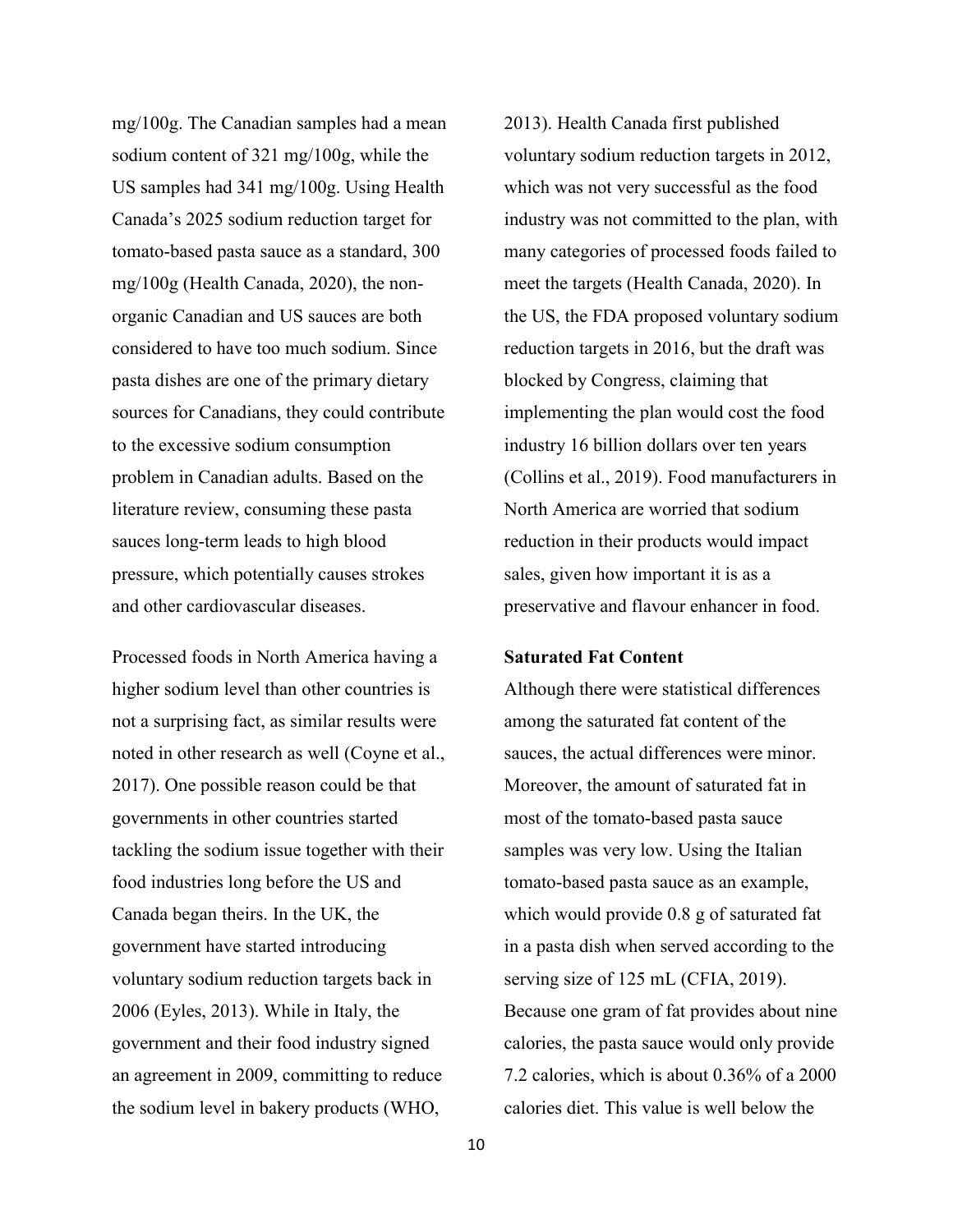10% of total energy intake for saturated fats recommended by the WHO (2020). Thus, under normal circumstances, the saturated fat in a tomato-based pasta sauce will not cause any significant health concerns.

That being said, a few of the tomato-based pasta sauce, which were rejected as outliers in the statistical analysis, contained a very high amount of saturated fats, ranging from 2.7 to 5.6 g/100g. These sauces can contribute significantly to the total energy intake, about 1.6% to 3.3% in a 2000 calories diet. These sauces are labelled as "Vodka Sauce" or "Marinara Sauce with Cheese," and they are tomato-based sauces that contain dairy products. Also, some other tomato-based sauces that contain meat have a relatively high amount of saturated fats (about 2  $g/100g$ ). These sauces with meats and dairies have a much higher chance of containing a significant amount of saturated fat, leading to the build-up of LDL cholesterol and increased risks of cardiovascular diseases and strokes.

## **Knowledge Translation**

As pointed out in the literature review, Canadians consume too much sodium and saturated fat in their diets. Since pasta is one of the primary sources of sodium and

saturated fat for many Canadians, having even just a small reduction of the two nutrients can improve their health in the long term. Health Canada can use the findings to justify why reducing sodium is important and to convince the Canadian pasta sauce manufacturers to lower the sodium level in their products.

In addition, the sodium data from this research can be used to evaluate the process of Health Canada's voluntary sodium reduction target for pasta sauce. In 2017, the measured level sales weighted average of sodium was 353 mg/100g (Health Canada, 2020). The data from this research shows a steady improvement in the sodium reduction process, and it is approaching the 2025 target of 300 mg/100g.

## **Limitation**

This study had two main limitations. First, it was the geographical location of the sampling method. As the sampling of products was restricted to Metro Vancouver, the samples might not be representative enough for Canada. Other provinces could have more selections of imported or domestic pasta sauces that were not available in Metro Vancouver. This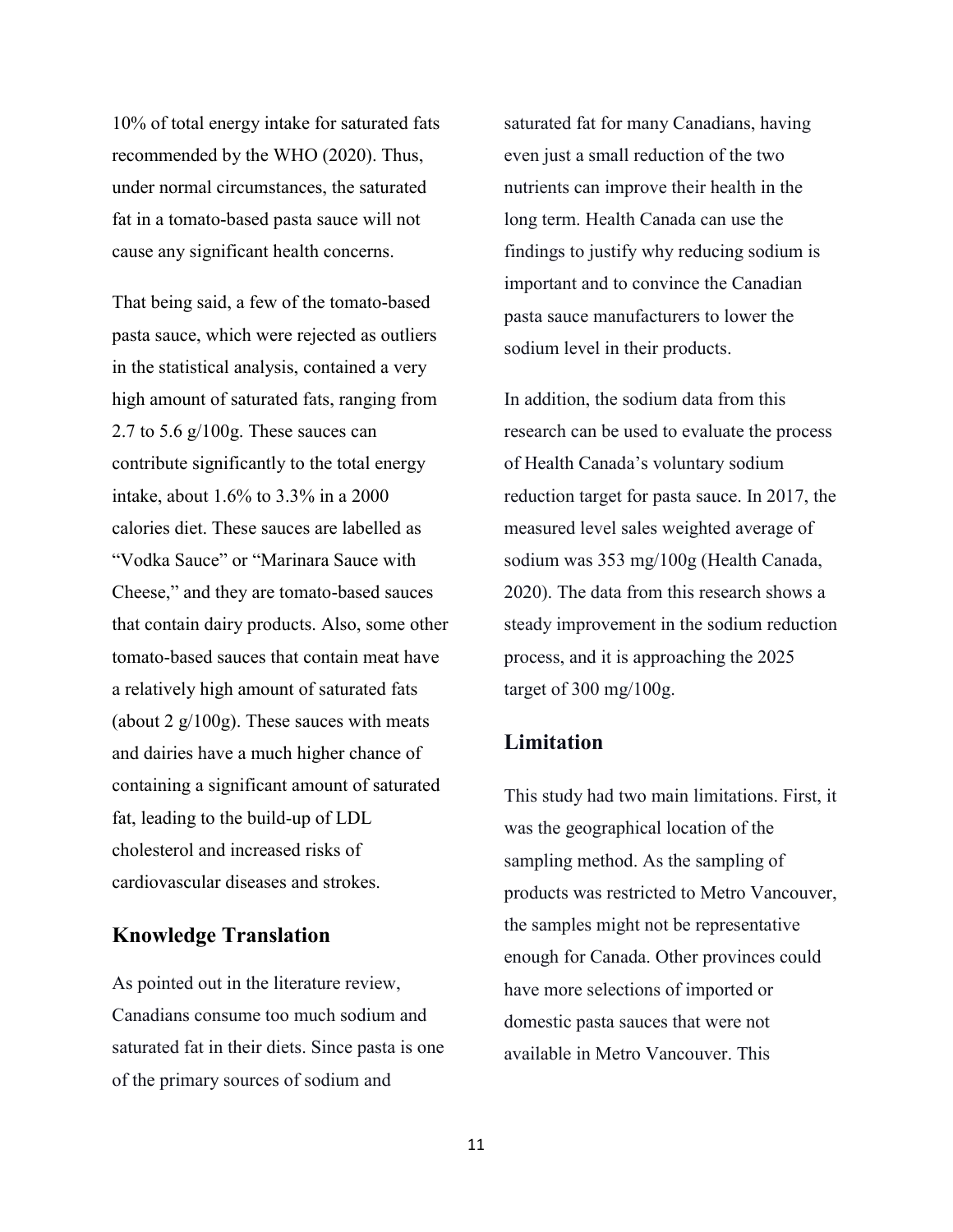limitation affected the external validity of the study.

The second limitation was the limited product variety available in the market. There were insufficient alfredo-based sauces samples and organic tomato-based sauces in the lower mainland, BC, for the statistical analysis. Thus, the analysis on alfredo-based sauce could not be done, and the power of the tests on the organic sauces was too low, which caused the tests to be inconclusive.

A recommendation to eliminate these limitations would be to collect data outside of Metro Vancouver in various ways. Other provinces may have products that are not available in BC. For example, one could collaborate with researchers from other provinces and compile the data into one research. Simply travelling to other provinces to collect data could be another viable alternative, although this method would be expensive. Any methods that obtain legitimate data across the country could reduce the location bias. By increasing the sample size, the power of the statistical tests will increase as well.

## **Future Research**

The following topics are recommended for future student projects:

- Comparison of sodium and/or saturated fat content in other domestic and imported food products, such as potato chips and canned foods
- Study of the knowledge level of Canadians in terms of the sodium and saturated fat content in pasta sauce

## **Conclusion**

The sodium and saturated fat content in tomato-based pasta sauce were compared between three different countries of origin – Canada, the US and Italy. Non-organic US tomato-based pasta sauce has more sodium than those made in Italy. Non-organic Canadian tomato-based pasta sauce potentially has more sodium than the Italian pasta sauce as well, but more data is required for a more confident result. On the other hand, the saturated fat content in nonorganic Canadian tomato-based pasta sauce is lower than sauces from the US and Italy. However, the difference is small, and the level of saturated fat in tomato-based pasta, in general, is too low to cause significant health consequences. Non-organic Italian tomato-based pasta sauce seems to be the healthiest choice in terms of sodium level. Larger sample size and elimination of more confounding factors are required to improve the validity of the result.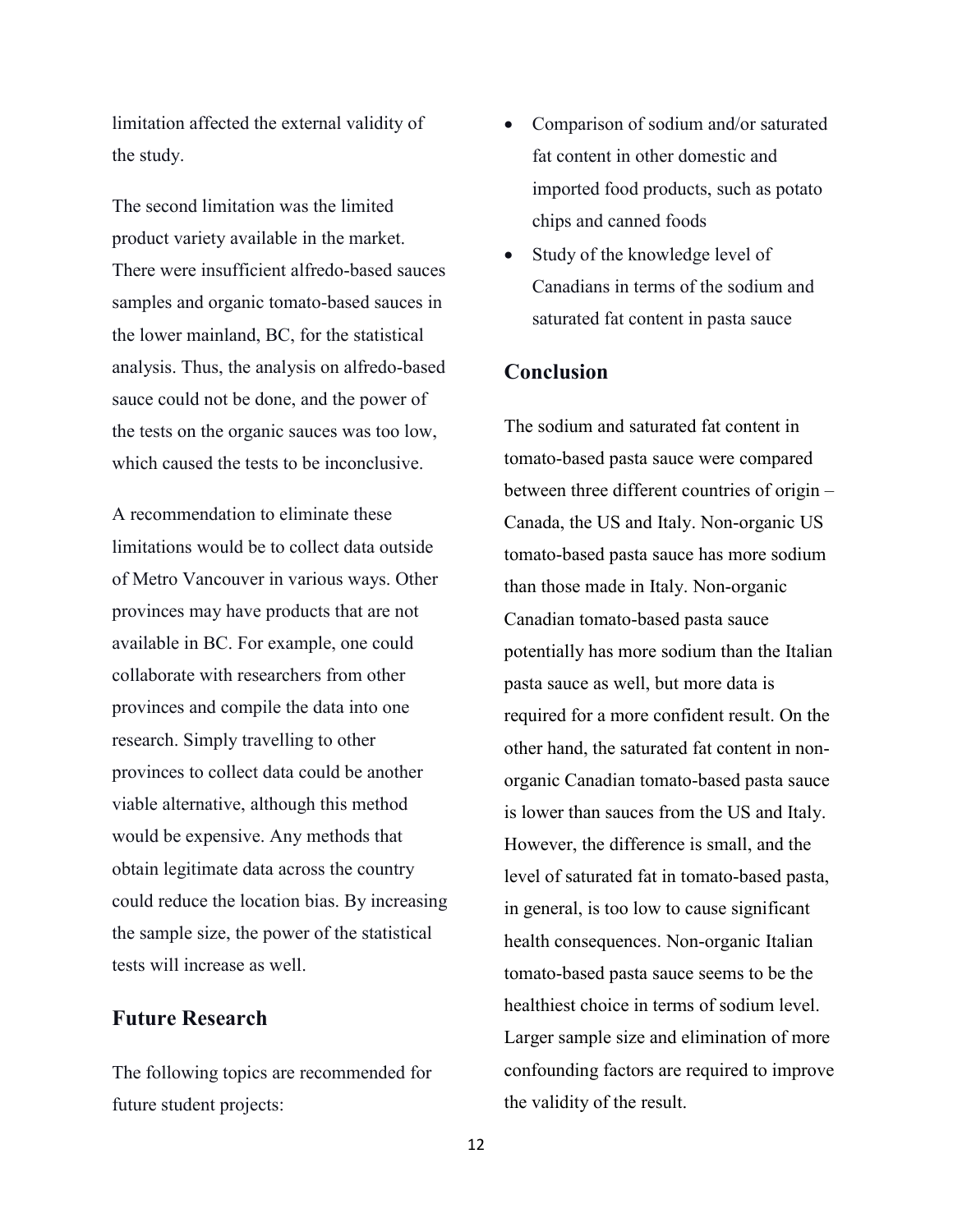## **Acknowledgements**

The lead author would like to express deep gratitude to Dale Chen for providing feedback and guidance throughout the project. Special thanks to Venessa Karakilic for reviewing the references used in this paper, as well as BCCDC guest presenters Lorraine McIntyre and Esther Tong for providing inspiration to this project.

## **Competing Interest**

The author declares that they have no competing interests.

## **References**

- Canadian Food Inspection Agency [CFIA]. (2019, March 20). *Reference Amounts*. https://inspection.canada.ca/foodlabel-requirements/labelling/-f-forindustry/-f-nutrition-labelling/-fnutrition-factstable/eng/1502483894184/150248389 5254?chap=5.
- Chan, T. (2021). Comparison of Sodium and Saturated Fat Content Between Domestic Pasta Sauce and Imported Pasta Sauce in Canada. *BCIT Environmental Health Journal.*
- Collins, B., Kypridemos, C., Pearsonstuttard, J., Huang, Y., Bandosz, P., Wilde, P., … O'flaherty, M. (2019). FDA Sodium Reduction Targets and the Food Industry: Are There Incentives to Reformulate? Microsimulation Cost-Effectiveness Analysis. *The Milbank Quarterly*, *97*(3), 858–880. https://doi.org/10.1111/1468- 0009.12402
- Coyne, K. J., Baldridge, A. S., Huffman, M. D., Jenner, K., Xavier, D., & Dunford, E. K. (2017). Differences in the sodium content of bread products in the USA and UK: implications for policy. *Public Health Nutrition*, *21*(03), 632–636. https://doi.org/10.1017/s13689800170 0324x
- Dall'Asta, M., Angelino, D., Pellegrini, N., & Martini, D. (2020). The nutritional quality of organic and conventional food products sold in ITALY: Results from the food labelling of Italian products (flip) study. *Nutrients, 12*(5), 1273. doi:10.3390/nu12051273
- Drake, J. (n.d.). The Different Types of Italian Pasta Sauces. Retrieved from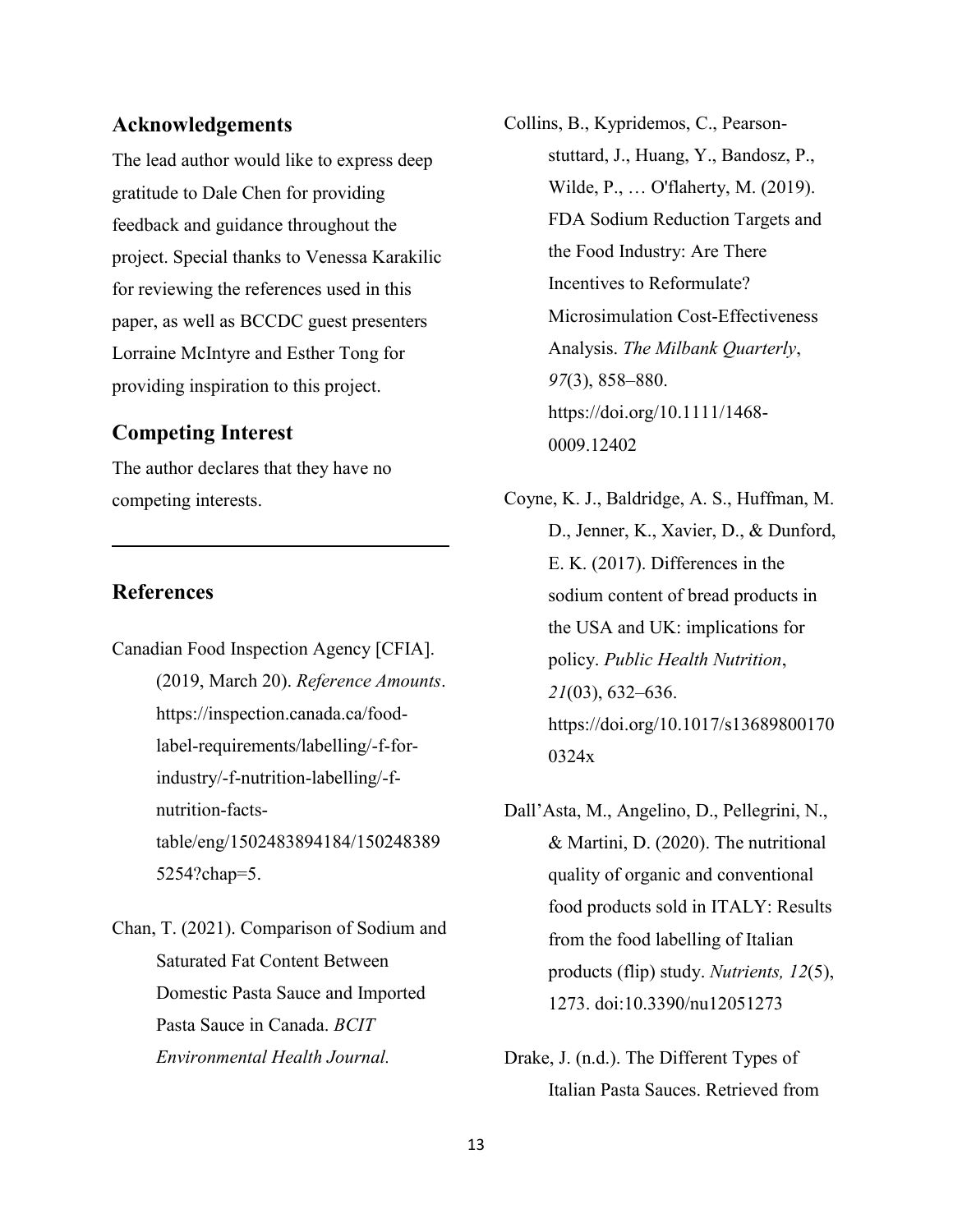https://www.latimes.com/archives/laxpm-1988-01-14-fo-35749-story.html

- Dunford, E. K., Mhurchu, C. N., Huang, L., Vandevijvere, S., Swinburn, B., Pravst, I., . . . Neal, B. C. (2019). A comparison of the healthiness of packaged foods and beverages from 12 countries using the Health Star Rating nutrient profiling system, 2013–2018. *Obesity Reviews, 20*(S2), 107-115. doi:10.1111/obr.12879
- Eyles, H., Webster, J., Jebb, S., Capelin, C., Neal, B., & Ni Mhurchu, C. (2013). Impact of the UK voluntary sodium reduction targets on the sodium content of processed foods from 2006 to 2011: Analysis of household consumer panel data. *Preventive Medicine*, *57*(5), 555–560. https://doi.org/10.1016/j.ypmed.2013. 07.024
- Farquhar, W. B., Edwards, D. G., Jurkovitz, C. T., & Weintraub, W. S. (2015). Dietary Sodium and Health. *Journal of the American College of Cardiology, 65*(10), 1042-1050. doi:10.1016/j.jacc.2014.12.039
- Gutiérrez, O. M. (2013). Sodium- and Phosphorus-Based Food Additives: Persistent but Surmountable Hurdles in the Management of Nutrition in Chronic Kidney Disease. *Advances in Chronic Kidney Disease, 20*(2), 150- 156. doi:10.1053/j.ackd.2012.10.008
- Harrison, S., Brassard, D., Lemieux, S., & Lamarche, B. (2019). Consumption and Sources of Saturated Fatty Acids According to the 2019 Canada Food Guide: Data from the 2015 Canadian Community Health Survey. *Nutrients, 11*(9), 1964. doi:10.3390/nu11091964
- Harvard Health Publishing. (2019, December 11). The truth about fats: The good, the bad, and the in-between. Retrieved October 18, 2020, from https://www.health.harvard.edu/stayin g-healthy/the-truth-about-fats-badand-good

Health Canada. (2010, November). Dietary Reference Intakes Definitions. Retrieved from https://www.canada.ca/content/dam/hc -sc/migration/hc-sc/fnan/alt\_formats/hpfbdgpsa/pdf/nutrition/dri\_tables-eng.pdf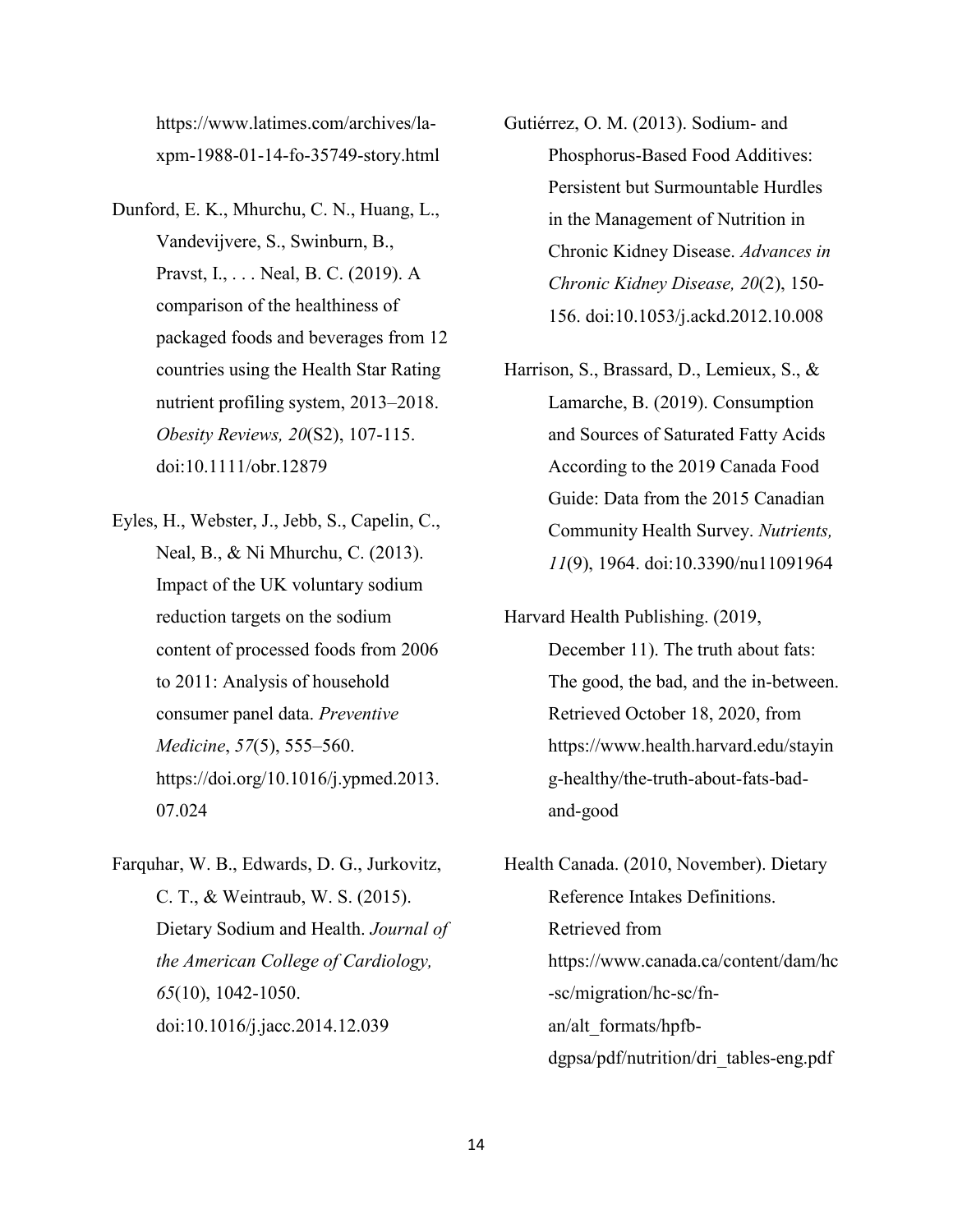Health Canada. (2017, March 01). Sodium in Canada. Retrieved October 18, 2020, from [https://www.canada.ca/en/health](https://www.canada.ca/en/health-canada/services/food-nutrition/healthy-eating/sodium.html)[canada/services/food](https://www.canada.ca/en/health-canada/services/food-nutrition/healthy-eating/sodium.html)[nutrition/healthy-eating/sodium.html](https://www.canada.ca/en/health-canada/services/food-nutrition/healthy-eating/sodium.html)

Health Canada. (2018a, February 26). Canadian Nutrient Profile. Retrieved from https://foodnutrition.canada.ca/cnf-fce/reportrapport.do

Health Canada. (2018b, August 14). Sodium Intake of Canadians in 2017. Retrieved from https://www.canada.ca/en/healthcanada/services/publications/foodnutrition/sodium-intake-canadians-2017.html

- Health Canada. (2019, January 22). Fats. Retrieved October 18, 2020, from [https://www.canada.ca/en/health](https://www.canada.ca/en/health-canada/services/nutrients/fats.html)[canada/services/nutrients/fats.html](https://www.canada.ca/en/health-canada/services/nutrients/fats.html)
- Health Canada. (2020, December 18). *Voluntary Sodium Reduction Targets for Processed Foods 2020-2025*. https://www.canada.ca/en/healthcanada/services/foodnutrition/healthy-

eating/sodium/sodium-reducedtargets-2020-2025.html#a4.

- Johnson-Down, L., Ritter, H., Starkey, L. J., & Gray-Donald, K. (2006). Primary Food Sources of Nutrients In the Diet of Canadian Adults. Canadian Journal of Dietetic Practice and Research,  $67(1)$ ,  $7-13$ . https://doi.org/10.3148/67.1.2006.7
- Kent State University. (2021, January 6). SPSS tutorials: One-Way ANOVA. Retrieved March, from https://libguides.library.kent.edu/spss/ onewayanova
- Lexico. (n.d.). Marinara: Definition of Marinara. Retrieved from https://www.lexico.com/definition/mar inara
- Lordan, R., Tsoupras, A., Mitra, B., & Zabetakis, I. (2018, March 1). Dairy Fats and Cardiovascular Disease: Do We Really Need to be Concerned? Retrieved from [https://pubmed.ncbi.nlm.nih.gov/2949](https://pubmed.ncbi.nlm.nih.gov/29494487/) [4487/](https://pubmed.ncbi.nlm.nih.gov/29494487/)
- NCSS 2021 Statistical Software (2021). NCSS, LLC. Kaysville, Utah, USA, ncss.com/software/ncss.